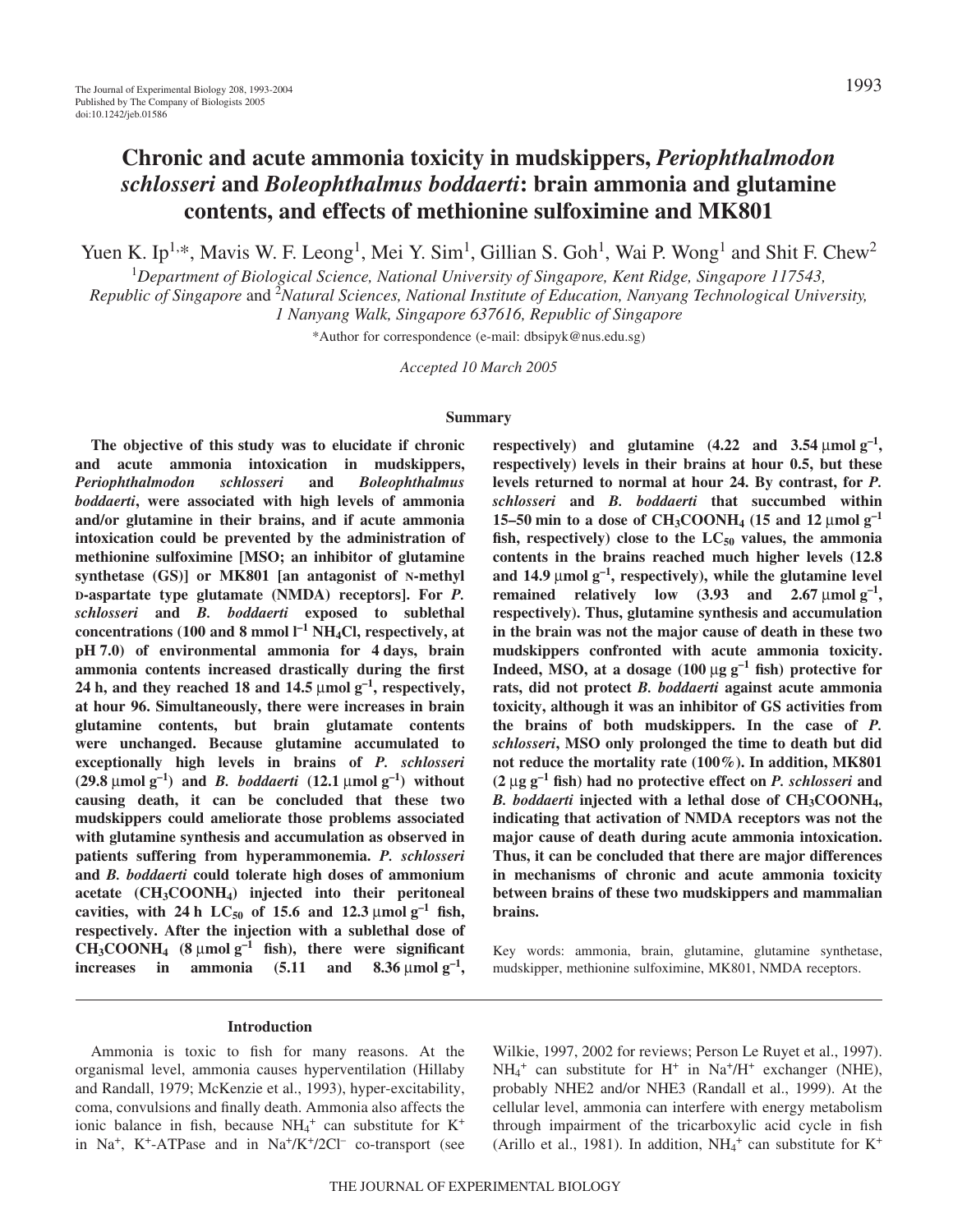(Binstock and Lecar, 1969) affecting the membrane potential. Smart (1978) suggested that the mechanism of ammonia toxicity in fish might be similar to the action of ammonia in mammals during hepatic encephalopathy. However, in spite of recent advances in research on mammalian brains, there is a dearth of knowledge on the effects of ammonia on fish brains at present.

In recent years, several theories, i.e. glutamatergic dysfunction, glutamine accumulation leading to astrocyte swelling, activation of N-methyl-D-aspartate-type glutamate (NMDA) receptors, have been proposed as mechanisms involved in chronic and/or acute ammonia toxicity in mammalian brains (Felipo et al., 1994; Margulies et al., 1999; Hermenegildo et al., 2000; Desjardins et al., 2001; Brusilow, 2002; Felipo and Butterworth, 2002; Rose, 2002); however, evidence that these mechanisms occur in fish brains is lacking. Unlike mammals, some tropical air-breathing fishes can tolerate high levels of ammonia (see Ip et al., 2001, 2004a,b, and Chew et al., 2005b for reviews), and/or synthesize and accumulate high levels of glutamine in their brains and extracranial tissues (Peng et al., 1998; Anderson et al., 2002; Tsui et al., 2002; Tay et al., 2003; Ip et al., 2004b,d). Thus, it is possible that the mechanisms of ammonia toxicity and adaptation to defend against them in the brains of fish species with high ammonia tolerance are different from those of mammalian brains.

Mudskippers are gobioid teleosts (Order: Perciformes, Family: Gobiidae), which are euryhaline and amphibious. They are highly adaptable to different environmental conditions, with high tolerance of aerial exposure (Ip et al., 1993), environmental hypoxia (Bandurski et al., 1968; Gordon et al., 1978; Chew et al., 1990; Ip et al., 1991; Chew and Ip, 1992a,b), environmental ammonia (Ip et al., 1993; Peng et al., 1998; Randall et al., 1999, 2004; Ip et al., 2004b,c) and alkaline pH (Chew et al., 2003). The giant mudskipper, *Periophthalmodon schlosseri* (Pallas 1770), is carnivorous and is the only genus of mudskipper not found outside the tropics. It inhabits muddy shores in estuaries and in the tidal zone of rivers in South East Asia. *P. schlosseri* has a very high tolerance of environmental ammonia. Unlike many other teleosts, it can survive in 100 mmol  $l^{-1}$  NH<sub>4</sub>Cl for more than one week (Ip et al., 1993; Peng et al., 1998), and has a 96 h LC<sub>50</sub> of 120 mmol l<sup>-1</sup> total ammonia at pH 7.0 or 536 µmol l<sup>-1</sup> NH3 (Peng et al., 1998). Living in the vicinity of the habitat of *P. schlosseri* is the herbivorous Boddart's goggle-eyed mudskipper, *Boelophthalmus boddaerti* (Pallas 1770). *B. boddaerti* is also capable of tolerating high levels of environmental ammonia, albeit inferior to *P. schlosseri*, and has a 96 h LC<sub>50</sub> of 13.5 mmol  $l^{-1}$  total ammonia at pH 7.0 or 60.2  $\mu$ mol l<sup>-1</sup> NH<sub>3</sub> (Peng et al., 1998).

So, how do these two mudskippers tolerate such high levels of environmental ammonia? Do they also have high tolerance of ammonia at the cellular and subcellular levels in their brains? In the first series of experiments in this study, *P. schlosseri* and *B. boddaerti* were exposed chronically to sublethal concentrations of environmental ammonia (100 and

8 mmol  $l^{-1}$  NH<sub>4</sub>Cl, respectively, at pH 7.0) for 4 days. The objective was to determine how fast and how high the levels of ammonia and glutamine would build up in the brains of these two mudskippers confronted with chronic ammonia intoxication.

In the second series of experiments, various doses of ammonium acetate (CH3COONH4) were injected intraperitoneally into *P. schlosseri* and *B. boddaerti* to establish the 24 h  $LC_{50}$  of injected ammonia. Subsequently, by injecting into these mudskippers either a dose of CH<sub>3</sub>COONH<sub>4</sub> close to the  $LC_{50}$  value or a sublethal dose of  $CH_3COONH_4$ , we aimed to determine the levels of ammonia and glutamine in the brains of fish that succumbed to and fish that survived the acute ammonia intoxication. The objective was to elucidate whether ammonia and/or glutamine accumulations were the major cause of death in these mudskippers after being injected with CH<sub>3</sub>COONH<sub>4</sub> (acute ammonia intoxication) as compared with results obtained from the first series of experiments (chronic ammonia intoxication).

Although astrocyte swelling can be related to a loss in expression of aquaporin 4 (Margulies et al., 1999) and glucose transporter GLUT-1 (Desjardins et al., 2001), and glutamine retention does not universally cause volume change in brain cells (Zielinska et al., 2004), it has been proposed that increased glutamine synthesis and accumulation causes swelling of astrocytes, leading to cellular dysfunction, brain edema and death in patients with hyperammonemia (Albrecht and Dolinska, 2001; see Brusilow, 2002 for a review). It has been demonstrated that administration of L-methionine Ssulfoximine (MSO), an inhibitor of glutamine synthetase (GS), to rats delays or even eliminates the fatal effects of ammonia toxicity (Warren and Schenker, 1964; Takahashi et al., 1991; Willard-Mack et al., 1996; Brusilow, 2002). However, the protective effect of MSO in rats injected with CH<sub>3</sub>COONH<sub>4</sub> could be due to other mechanisms different from the inhibition of GS, because it has been shown that MSO prevents glutamate release and therefore prevents the activation of NMDA receptors (Kosenko et al., 1994, 1999, 2003). Thus, in the third series of experiments, we made an effort to confirm the inhibitory effects of MSO on activities of GS from the brains of *P. schlosseri* and *B. boddaerti*. Subsequently, MSO was injected into the peritoneal cavities of these two mudskippers prior to the injection with a lethal dose of CH3COONH4. We aimed to evaluate if the administration of MSO would exacerbate or ameliorate ammonia toxicity. The hypothesis tested was that the synthesis and accumulation of glutamine and the release of glutamate did not have significant contribution to ammonia toxicity in brains of *P. schlosseri* and *B. boddaerti*, and therefore MSO would not reduce the mortality of fish confronted with acute ammonia toxicity.

In patients suffering from acute liver failure, glutamatergic dysfunction (Hilgier et al., 1999; Michalak et al., 1996) resulted from high levels of brain ammonia (1–3 mmol l<sup>-1</sup>; Kosenko et al., 1994) remains the leading candidate in the pathogenesis of hepatic encephalopathy. Glutamate is the principle excitatory neurotransmitter in the brain. Inhibition of glutamate uptake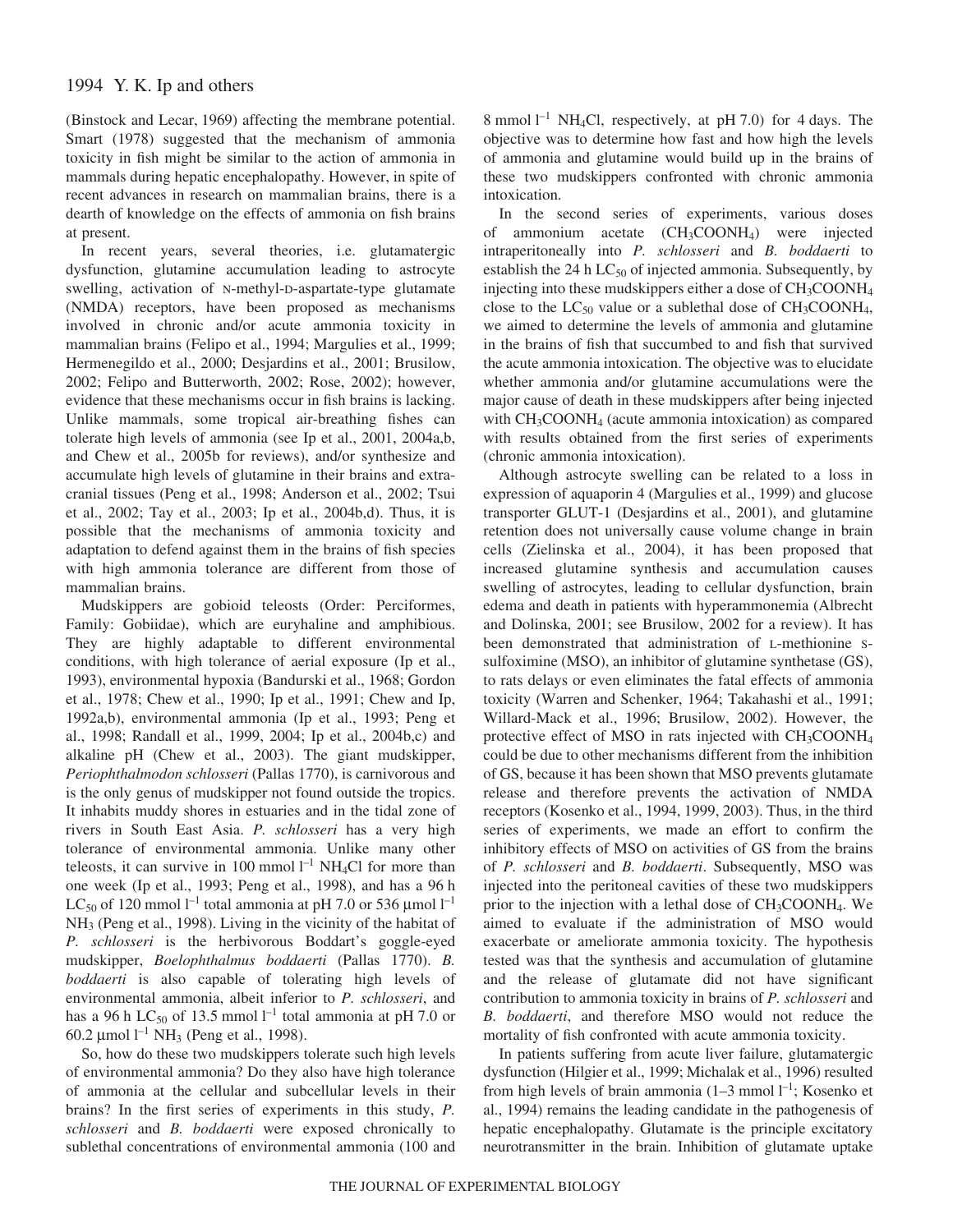(Oppong et al., 1995) or increased glutamate release from neurons (Rose, 2002) can cause an increase in extracellular glutamate (Michalak et al., 1996). Extracellular glutamate binds with and activates NMDA receptors (Marcaida et al., 1992; Hermenegildo et al., 1996), which are coupled with the nitric oxide-cyclic GMP signal transduction pathway (Hermenegildo et al., 2000), leading to extensive destruction of proteins in the neurons (Kosenko et al., 1993, 1994, 1995, 1997, 1999, 2000). On the other hand, it has been demonstrated in rats injected intraperitoneally with CH3COONH4 that an activation of NMDA receptors precedes the increase in extracellular glutamate (Hermenegildo et al., 2000). Thus, acute ammonia intoxication in rats involves the activation of NMDA receptors (Marcaida et al., 1992, 1995), and NMDA receptor activation is likely to be initiated by a depolarization of the neuronal membrane (Sugden and Newsholme, 1975; Fan and Szerb, 1993) instead of an increase in extracellular glutamate (Hermenegildo et al., 2000). When (5R, 10S)-(+)-methyl-10, 11-dihydro-5H-dibenzo[a, d]cyclohepten-5,10-imine hydrogen maleate (MK801; a NMDA receptor antagonist) is injected into rats before the injection of CH3COONH4, it can delay or eliminate the fatal effects of acute ammonia toxicity (Marcaida et al., 1992; Hermenegildo et al., 1996). MK801 binds to NMDA receptors and prevents their activation by glutamate, thereby preventing the cascade of processes that eventually lead to neuronal damage. Therefore, in the fourth series of experiments, MK801 was injected into the peritoneal cavities of *P. schlosseri* and *B. boddaerti* prior to the injection of a lethal dose of CH3COONH4. The objective was to determine if acute ammonia toxicity in these mudskippers were mediated through NMDA receptor activation as in rats.

#### **Materials and methods**

#### *Collection and maintenance of specimens*

Specimens of *P. schlosseri* (80–120 g body mass) and *B. boddaerti* (10–18 g body mass) were captured from Benut, Malaysia, and transferred to the National University of Singapore. They were maintained in 50% seawater (15‰) in individual plastic aquaria at room temperature (27–32°C) under a 12 h:12 h light:dark regime in the laboratory. During this period, 50% seawater was changed daily and the fish were fed live guppies or an artificial diet. No attempt was made to separate the sexes. Mudskippers were acclimated to these laboratory conditions for at least 1 week before experimentation. Food was withdrawn 48 h prior to experiments, which gave sufficient time for the gut to be emptied. The wet mass of the fish was obtained to the nearest 0.1 g with a Shimadzu animal balance (Shimadzu, Kyoto, Japan).

## *Effects of exposure to sublethal concentrations of environmental ammonia on brain ammonia, glutamine and glutamate contents*

Based on the report of Peng et al. (1998), the sublethal concentrations of NH4Cl for *P. schlosseri* and *B. boddaerti* were chosen at  $100 \text{ mmol } l^{-1}$  (446  $\mu$ mol<sup>-1</sup> NH<sub>3</sub>) and

# *Ammonia toxicity in brains of mudskippers* 1995

8 mmol  $l^{-1}$  (36 µmol  $l^{-1}$  NH<sub>3</sub>), respectively, in 50% seawater buffered with 10 mmol  $l^{-1}$  Tris-HCl (pH 7.0). A total of 35 fish each were exposed to environmental ammonia according to the methods of Peng et al. (1998) for a period of 96 h (4 days). The external medium was changed daily, and the ammonia concentration in the medium was verified using the method of Anderson and Little (1986). At hours 0, 3, 6, 12, 24, 48 and 96, fishes (*N*=5 for each species) were killed with a blow to the head. Brain samples were quickly dissected out and freezeclamped with liquid nitrogen-precooled aluminum tongs. Samples were stored at –80°C until analyses of ammonia and free amino acids (FAAs), which were performed within a month.

The frozen brain samples were weighed, ground to a powder in liquid nitrogen, and homogenized three times in 5 volumes (w/v) of  $6\%$  trichloroacetic acid at 24,000 rpm for 20 s each using an Ultra-Turrax homogenizer with intervals of 10 s between each homogenization. The homogenate was centrifuged at 10,000  $g$  at 4<sup>°</sup>C for 15 min, and the supernatant was analyzed for ammonia and FAAs. For ammonia analysis, the pH of the deproteinized sample was adjusted to between 6.0–6.5 with  $2 \text{ mol } l^{-1}$  KHCO<sub>3</sub>. The ammonia content was determined using the enzymatic method of Bergmeyer and Beutler (1985). The change in absorbance at 25°C and 340 nm was monitored using a Shimadzu UV-160A spectrophotometer. Freshly prepared NH4Cl solution was used as the standard for comparison. For FAA analysis, the supernatant obtained was adjusted to pH 2.2 with 4 mol  $l^{-1}$ lithium hydroxide and diluted appropriately with  $0.2$  mol  $I^{-1}$ lithium citrate buffer (pH 2.2). FAA analyses were performed using analyzed using a Shimadzu LC-6A amino acid analysis system (Kyoto, Japan) with a Shim-pack ISC-07/S1504 Litype column. Although a complete FAA analysis was applied to every sample, only results of glutamine and glutamate were reported. Results were expressed as  $\mu$ mol  $g^{-1}$  wet mass tissue.

### *Determination of 24 h LC<sub>50</sub> of CH<sub>3</sub>COONH<sub>4</sub>*

To determine the 24 h  $LC_{50}$  of  $CH_3COONH_4$  injected into the peritoneal cavity, five groups of 10 specimens each of *P. schlosseri* and *B. boddaerti* (a total of 50 fish each) were anaesthetized for approximately 10 min in  $0.12\%$ phenoxyethanol (Sigma Chemical Co., St Louis, MO, USA) in 50% SW and injected intraperitoneally with 8, 12, 15, 20 and 25 µmol CH<sub>3</sub>COONH<sub>4</sub> g<sup>-1</sup> fish. Control groups ( $N=10$  for each species) were injected with 0.9% NaCl; zero mortality was recorded at hour 24. The volume of medium injected was 0.4 ml  $100 g^{-1}$  fish. Prior to the experiment, all equipments were sterilized to minimize the chance of infection. Fishes were returned to 10 volumes (w/v) of strongly aerated 50% seawater, and they usually recovered and responded to mechanical stimulation within  $7-10$  min. Mortality was monitored during the subsequent 24 h. Fish were regarded as dead when there was no respiratory activity and no reaction to mechanical stimulation. The 24 h  $LC_{50}$  value was determined according to the methods of Litchfield and Wilcoxon (1949) on log-probit paper.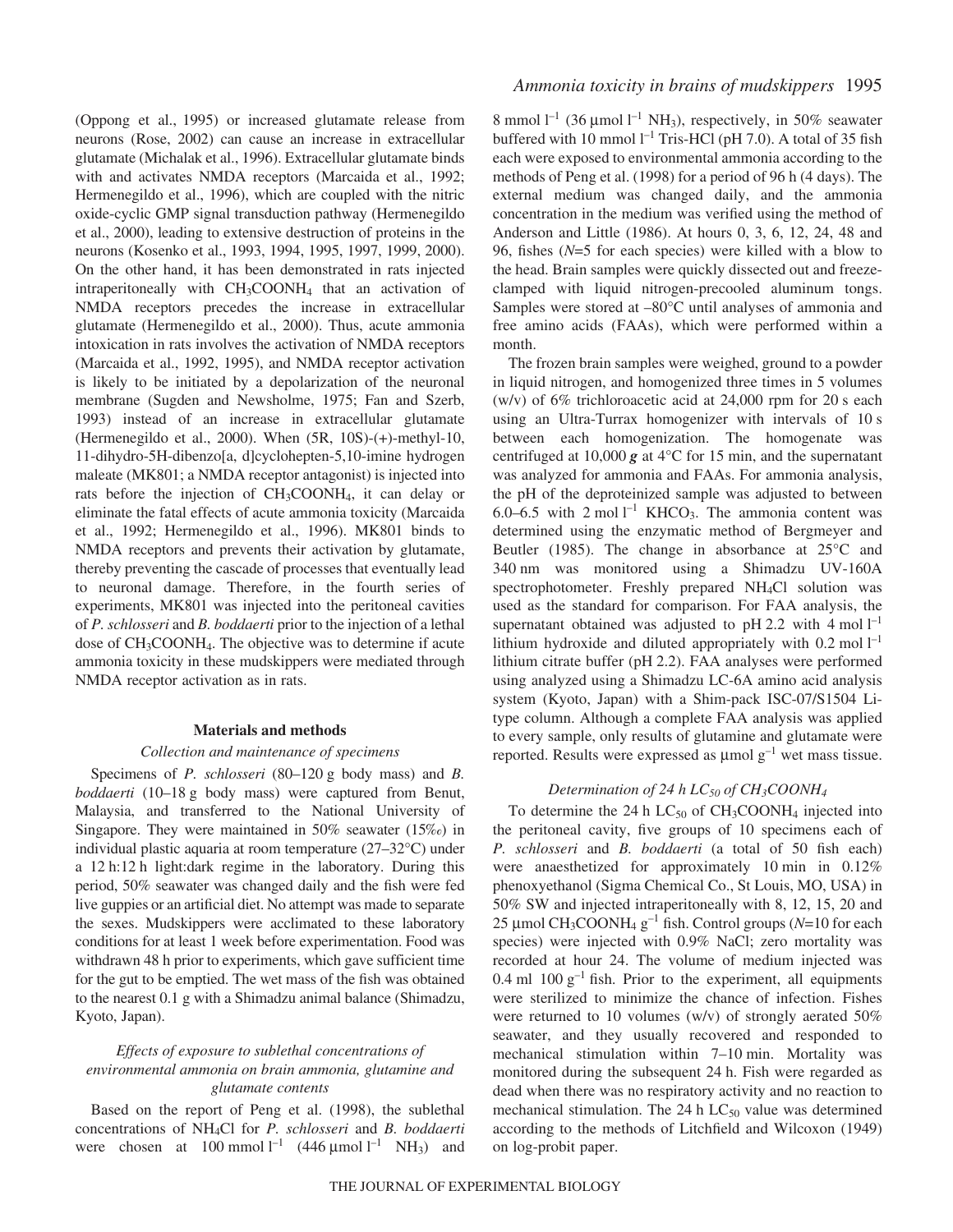### *Effects of injection with sublethal, LC50, and lethal dosages of CH3COONH4*

Specimens of *P. schlosseri* and *B. boddaerti* (*N*=15 each) were injected with a sublethal dose of CH<sub>3</sub>COONH<sub>4</sub> (8 µmol  $g^{-1}$  fish). Five fishes were killed at hours 0.5, 2 and 24 with a blow to their heads. Brain samples were quickly excised and freeze-clamped with liquid nitrogen-precooled aluminum tongs. Levels of ammonia, glutamine and glutamate were determined in these samples as described above.

To determine if ammonia and/or glutamine were the cause of death in fish that had succumbed to acute ammonia toxicity, specimens of *P. schlosseri* and *B. boddaerti* (*N*=10 each) were injected with a  $LC_{50}$  dose of  $CH_3COONH_4$  (15 and 12  $\mu$ mol g<sup>-1</sup> fish, respectively). Fishes were regarded as dead when they showed no respiratory activity and no response to mechanical stimulation. The time to death was recorded, and the brains of the dead fishes were immediately excised at the point of death and freeze-clamped. For fishes that did not succumb to ammonia intoxication, they were killed at hour 24 and their brains excised and frozen. Brain samples were analyzed for ammonia, glutamine and glutamate as described above.

Because fishes succumbed to a  $LC_{50}$  dose of  $CH_3COONH_4$ at different time (normally within 1 h after injection), it was essential to evaluate the levels of ammonia and glutamine in brains of mudskippers right before they succumbed to ammonia toxicity. Therefore, specimens of *P. schlosseri* and *B. boddaerti* (*N*=5 each) were injected with a lethal dose (20  $\mu$ mol g<sup>-1</sup> fish) of CH<sub>3</sub>COONH<sub>4</sub> or 0.9% NaCl (control, *N*=5 each), returned to strongly aerated 50% SW, and killed exactly 15 min later (death naturally occurred between 15 and 40 min). Brain samples were collected, and subsequently, ammonia and glutamine contents were determined.

### *Effects of MSO and MK801*

To determine if MSO (Sigma-Aldrich Chemical Co., St Louis, MI, USA) acted as an inhibitor of GS from the brains of *P. schlosseri* and *B. boddaerti*, brain samples of control fishes (*N*=4 each) kept in 50% seawater were collected and frozen in liquid nitrogen. They were homogenized three times in 5 volumes (w/v) of ice-cold extraction buffer containing 50 mmol  $l^{-1}$  immidazole-HCl (pH 7.0) and 3 mmol  $l^{-1}$  EDTA at  $24,000$  rpm for  $20$  s each with a 10 s off interval using an Ultra-Turrax homogenizer. The homogenates were centrifuged at  $10,000$  g at  $4^{\circ}$ C for 15 min. The supernatant obtained was passed through a 5 ml Econo-Pac 10DG desalting column (Bio-Rad Laboratorories Inc., CA, USA) equilibrated with the same buffer. The resulting eluent was used for the determination of GS activity. GS activity was determined according to the method of Shanker and Anderson (1985) as modified by Tay et al. (2003), and expressed as  $\mu$ mol  $\gamma$ glutamylhydroximate formed  $\text{min}^{-1} \text{ mg}^{-1}$  protein. Protein was determined according to the method of Bradford (1976). The effect of MSO on GS activity *in vitro* was determined by including 0.1 ml of 2 mmol  $l^{-1}$  MSO (pH 7.0) in the assay medium.

To evaluate if MSO had a protective effect against acute ammonia toxicity on these two mudskippers, specimens of *P. schlosseri* and *B. boddaerti* (*N*=10 each) were injected intraperitoneally with 100  $\mu$ g MSO g<sup>-1</sup> fish (pH 7.0) 10 min prior to the injection with a lethal dose of CH<sub>3</sub>COONH<sub>4</sub> (20 and 15  $\mu$ mol g<sup>-1</sup> fish, respectively). Preliminary results obtained indicated that injection of 100  $\mu$ g MSO g<sup>-1</sup> fish alone had no observable effects on these two mudskippers. Fishes (*N*=10 each) injected with 0.9% NaCl solution in place of MSO served as references for comparison. The mortality rate and time of death for succumbed fish were recorded during the subsequent 24 h.

Similarly, the possible protective effect of MK801 (Sigma-Aldrich Chemical Co., St Louis, MI, USA) was evaluated by injecting 2  $\mu$ g MK801 g<sup>-1</sup> fish into the peritoneal cavities of *P*. *schlosseri* and *B. boddaerti* (*N*=10 each) 10 min prior to the injection with a lethal dose of CH3COONH4. Preliminary results obtained indicated that injection of 2  $\mu$ g MK801 g<sup>-1</sup> fish alone had no observable effects on these two mudskippers. Controls (*N*=10 each) were injected with 0.9% NaCl solution in place of MK801 before the injection with  $CH<sub>3</sub>COONH<sub>4</sub>$ . Subsequently, due to the lack of a protective effect of MK801 on *P. schlosseri* and *B. boddaerti*, efforts were made to demonstrate that the same batch of MK801 indeed had a protective effect on another fish species, the goldfish *Carassius auratus*.

#### *Statistical analyses*

Results were presented as means  $\pm$  standard errors of the mean (S.E.M.). Student's *t*-test and one-way analysis of variance followed by Duncan's multiple range test were used to evaluate differences between means where applicable. Differences were regarded as statistically significant at *P*<0.05.

#### **Results**

### *Effects of exposure to a sublethal level of environmental ammonia*

No mortality was observed in *P. schlosseri* and *B. boddaerti* exposed to sublethal concentrations of environmental NH4Cl  $(100 \text{ and } 8 \text{ mmol } l^{-1}$ , respectively) during the 4 day period. For *P. schlosseri*, the ammonia content in the brain of fish exposed to 100 mmol  $l^{-1}$  NH<sub>4</sub>Cl increased significantly by 4.8-fold at hour 24, and reached very high level (18.0  $\mu$ mol g<sup>-1</sup> tissue) at hour 96 (Fig. 1A). By comparison, a significant increase in the brain glutamine content occurred much earlier; it increased by  $6.2$ -fold at hour  $6$  (Fig. 1B). At hour 96, the brain glutamine content reached an exceptionally high level of 29.8  $\mu$ mol g<sup>-1</sup> tissue. In spite of a significant increase in glutamine content in the brain of *P. schlosseri*, there was no significant change in the brain glutamate level throughout the 96 h period (Fig. 1C). Similar observations were made on *B. boddaerti* (Fig. 2), except that significant increases in brain ammonia  $(Fig. 2A)$ and glutamine (Fig.  $2B$ ) contents occurred earlier (at hour 6) and later (at hour 12), respectively, in comparison with *P. schlosseri*. At hour 96, the ammonia and glutamine levels in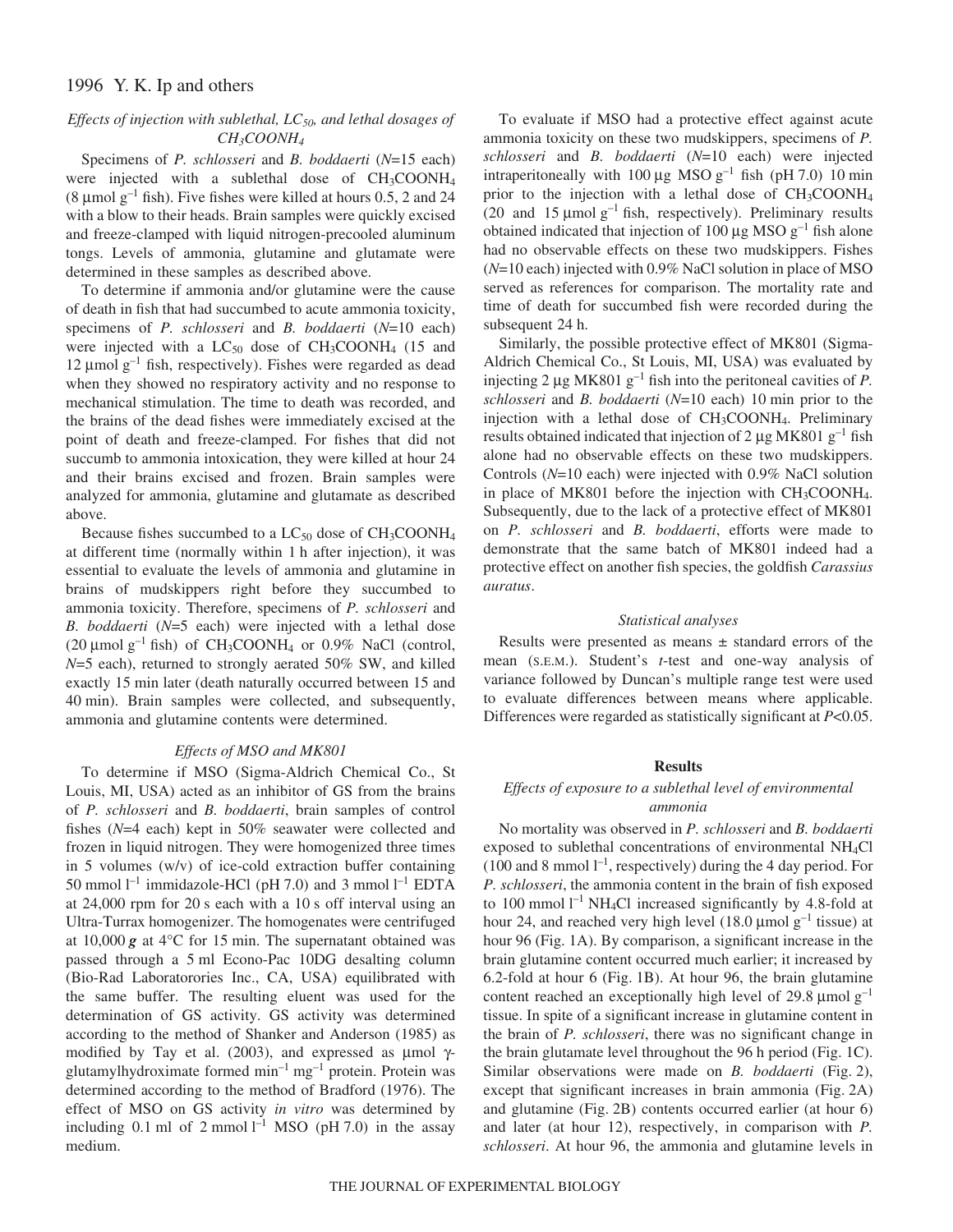

Fig. 1. Effects of 4 days of chronic exposure to a sublethal concentration of environmental ammonia  $(100 \text{ mmol } l^{-1} \text{ NH}_4Cl$  in 15‰ water at pH 7.0) on contents ( $\mu$ mol g<sup>-1</sup>) of (A) ammonia, (B) glutamine and (C) glutamate in the brain of *Periophthalmodon schlosseri*. \*Significantly different from the time 0 value.

the brain of *B. boddaerti* exposed to 8 mmol  $1^{-1}$  NH<sub>4</sub>Cl reached 14.5 and 12.1  $\mu$ mol g<sup>-1</sup> tissue, respectively.

### *24·h LC50 of injected CH3COONH4 and effects of injections with a sublethal, LC50 or lethal dose of CH3COONH4*

The 24 h LC<sub>50</sub> of injected CH<sub>3</sub>COONH<sub>4</sub> for *P. schlosseri* and *B. boddaerti* were determined as 15.6 and 12.3  $\mu$ mol  $g^{-1}$ , respectively. Subsequently, these two mudskippers were challenged with a sublethal dose of  $CH_3COONH_4$  at 8 µmol  $g^{-1}$  fish, which caused no mortality during the 24 h experimental period. For *P. schlosseri*, the injection with a sublethal dose of  $CH_3COONH_4$  led to significant increases in ammonia (16.5-fold) and glutamine (2.2-fold) contents in the brain within the first  $0.5h$  (Fig. 3). However, the brain ammonia and glutamine contents returned to control levels at hour 24 (Fig. 3). By contrast, there was no significant change in the glutamate level in the brain through the  $24h$  (Fig. 3). Similar observations were made on *B. boddaerti* injected with a sublethal dosage of  $CH<sub>3</sub>COONH<sub>4</sub>$  (Fig. 4).

When  $P$ . schlosseri was injected with a  $LC_{50}$  dose



Fig. 2. Effects of 4 days of chronic exposure to a sublethal concentration of environmental ammonia (8 mmol  $l^{-1}$  NH<sub>4</sub>Cl in 15‰ water at pH 7.0) on contents ( $\mu$ molg<sup>-1</sup>) of (A) ammonia, (B) glutamine and (C) glutamate in the brain of and *Boleophthalmus boddaerti*. \*Significantly different from the time 0 value.

(15  $\mu$ mol g<sup>-1</sup> fish) of CH<sub>3</sub>COONH<sub>4</sub>, 5 out of the 10 fish died within 15–47 min. The brain ammonia content of fish that succumbed to acute ammonia toxicity (Fig. 5) increased to a level (12.8  $\mu$ mol g<sup>-1</sup> tissue; *N*=5) much higher than that of fish killed at hour 0.5 (or 30 min) after being injected with saline (Fig. 5) or a sublethal dose of  $CH_3COONH_4$  (Fig. 3). There was also a greater level of glutamine in the brain of the fish that had succumbed, but the brain glutamate content was not significantly different from that of fish injected with a sublethal dose of CH3COONH4 and killed at hour 0.5 (compared between Fig. 5 and Fig. 3). For fish that survived the challenge of a  $LC_{50}$  dose of  $CH_3COONH_4$  ( $N=5$ ), the brain ammonia and glutamine contents returned to control levels (fish injected with saline and killed after  $0.5 \text{ h}$ ) at hour 24 (Fig. 5). For *B*. *boddaerti* injected with a LC<sub>50</sub> dose (12  $\mu$ mol g<sup>-1</sup> fish) of  $CH<sub>3</sub>COONH<sub>4</sub>$ , six out of the 10 fish died within 20–40 min. The brain ammonia content of fish that succumbed to ammonia toxicity increased to 15  $\mu$ mol g<sup>-1</sup> (*N*=6), but both the brain glutamine and glutamate contents were comparable to those of fish injected with saline and killed after  $0.5$  h (Fig. 5).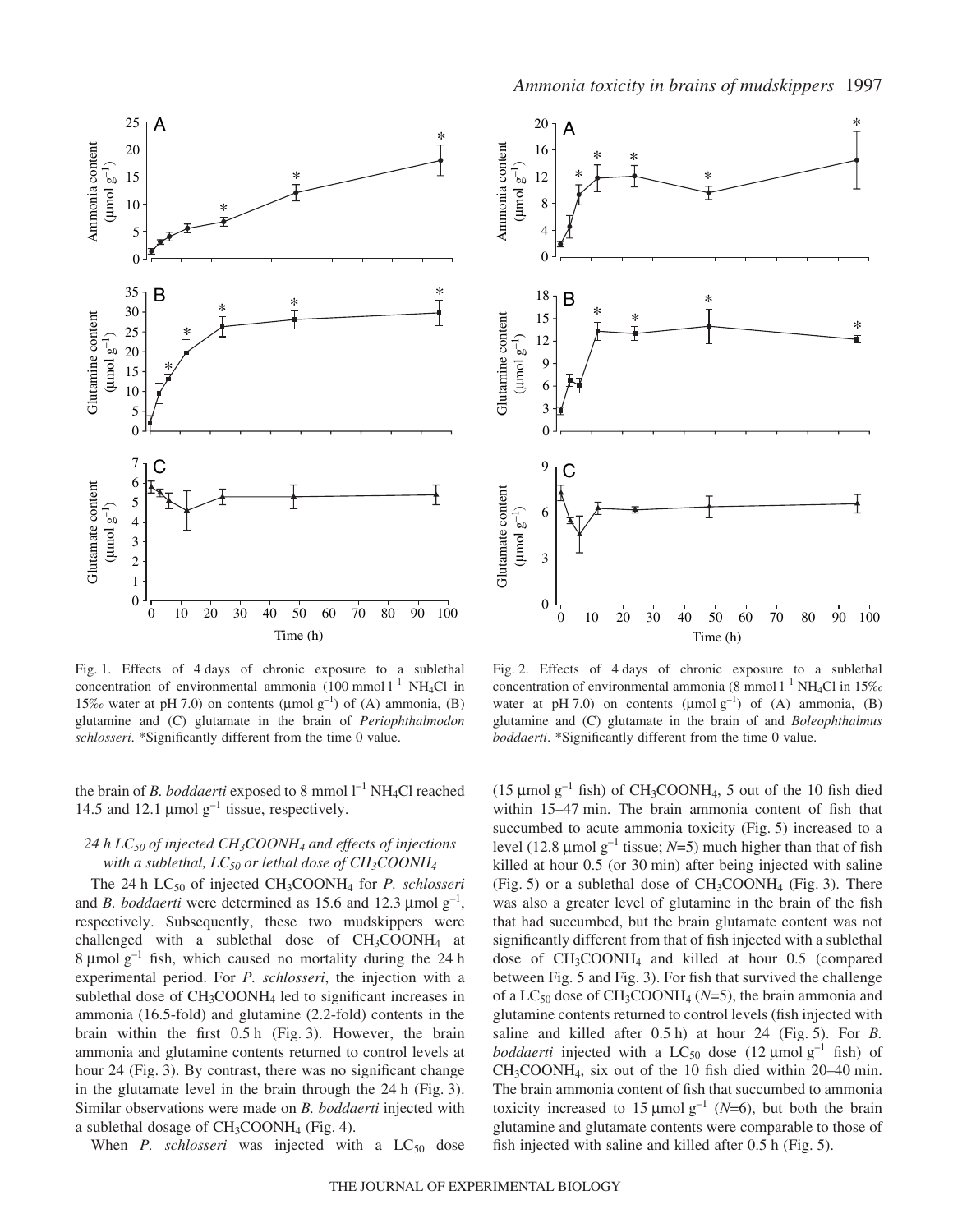

Fig. 3. Effects of an intraperitoneal injection with saline (0.9% NaCl, control) or a sublethal dose (8  $\mu$ mol g<sup>-1</sup> fish) of CH<sub>3</sub>COONH<sub>4</sub> on the contents ( $\mu$ molg<sup>-1</sup>) of ammonia (open), glutamine (filled) and glutamate (hatched) in the brains of *Periophthalmodon schlosseri*. \*Significantly different from the corresponding saline-injected control value.

For *P. schlosseri* injected with a lethal dose  $(20 \mu \text{mol g}^{-1})$ fish) of  $CH<sub>3</sub>COONH<sub>4</sub>$  and killed 15 min later, the ammonia and glutamine levels were  $13.5\pm1.13$  and  $4.53\pm0.32 \text{ \mu mol g}^{-1}$ tissue, respectively, which were significantly higher than the corresponding values of the saline-injected control killed at the same time  $(0.31 \pm 0.14$  and  $1.89 \pm 0.27$  µmol g<sup>-1</sup> tissue, respectively). Similarly, for *B. boddaerti* injected with 20 µmol  $CH<sub>3</sub>COONH<sub>4</sub> g<sup>-1</sup>$  fish and killed 15 min later, the ammonia content  $(15.0\pm0.9 \text{ \mu mol g}^{-1}$  tissue) was significantly greater than that of the saline-injected control  $(1.54\pm0.11 \text{ }\mu\text{mol g}^{-1})$ tissue). However, the brain glutamine content of the former  $(2.87\pm0.37 \,\mu\text{mol g}^{-1})$  tissue) was not significantly different from that of the latter  $(2.34\pm0.28 \text{ \mu mol g}^{-1} \text{ tissue}).$ 

#### *Effects of MSO or MK801*

MSO was an inhibitor of GS (transferase) activities determined *in vitro* from the brains of *P. schlosseri* and *B. boddaerti*. For *P. schlosseri*, the brain GS activity was 0.77± 0.02  $\mu$ mol min<sup>-1</sup> mg<sup>-1</sup> protein. In the presence of MSO, the activity decreased significantly to  $0.53\pm0.04 \mu$  mol min<sup>-1</sup> mg<sup>-1</sup> protein, exhibiting an inhibition of 30.8±3.5%. In the case of *B. boddaerti*, the brain GS activity was 0.56± 0.07  $\mu$ mol min<sup>-1</sup> mg<sup>-1</sup> protein. The activity decreased significantly to  $0.36\pm0.02 \mu$  mol min<sup>-1</sup> mg<sup>-1</sup> protein in the presence of MSO, with a 36.5±3.4% inhibition. However, MSO (100  $\mu$ g g<sup>-1</sup> fish) had no protective effect on *B. boddaerti* injected with a lethal dose (15  $\mu$ mol g<sup>-1</sup> fish) of CH<sub>3</sub>COONH<sub>4</sub> (Table·1). As for *P. schlosseri*, MSO did not decrease the



Fig. 4. Effects of an intraperitoneal injection with saline (0.9% NaCl, control) or a sublethal dose (8  $\mu$ mol  $g^{-1}$  fish) of CH<sub>3</sub>COONH<sub>4</sub> on the contents ( $\mu$ mol  $g^{-1}$ ) of ammonia (open), glutamine (filled) and glutamate (hatched) in the brains of *Boleophthalmus boddaerti*. \*Significantly different from the corresponding saline-injected control value.

mortality of fish injected with 20  $\mu$ mol CH<sub>3</sub>COONH<sub>4</sub> g<sup>-1</sup> fish, but delayed the time to death significantly (Table 1).

MK801 (2  $\mu$ g g<sup>-1</sup> fish) did not have any protective effect on *P. schlosseri* or *B. boddaerti* injected with a lethal dose of  $CH_3COONH_4$  (20 and 15 µmol  $g^{-1}$  fish, respectively) (Table 1). However, the same batch of MK801 at the same dosage decreased the mortality (from 80% to 50%) and delayed significantly the time to death of goldfish injected with  $20 \mu$ mol CH<sub>3</sub>COONH<sub>4</sub> g<sup>-1</sup> fish (Table 1).

#### **Discussion**

### *Accumulations of high levels of ammonia and glutamine during 4·days of exposure to sublethal environmental ammonia*

Ammonia is toxic and is produced within cells (Campbell, 1973). Therefore fishes usually adopt strategies to ameliorate ammonia toxicity at the cellular and sub-cellular levels when exposed to low concentrations of environmental ammonia or during aerial exposure (Ip et al., 2001, 2004a). By contrast, when the ammonia concentration in the environment reaches levels that reverse the normal NH3 partial pressure gradient  $(\Delta P_{NH3})$ , the excretion of endogenous ammonia would be completely impeded. Simultaneously, there would be a net influx of exogenous ammonia from the environment (ammonia-loading). Hence, in high concentrations of environmental ammonia, the fish is confronted with accumulation of both endogenous and exogenous ammonia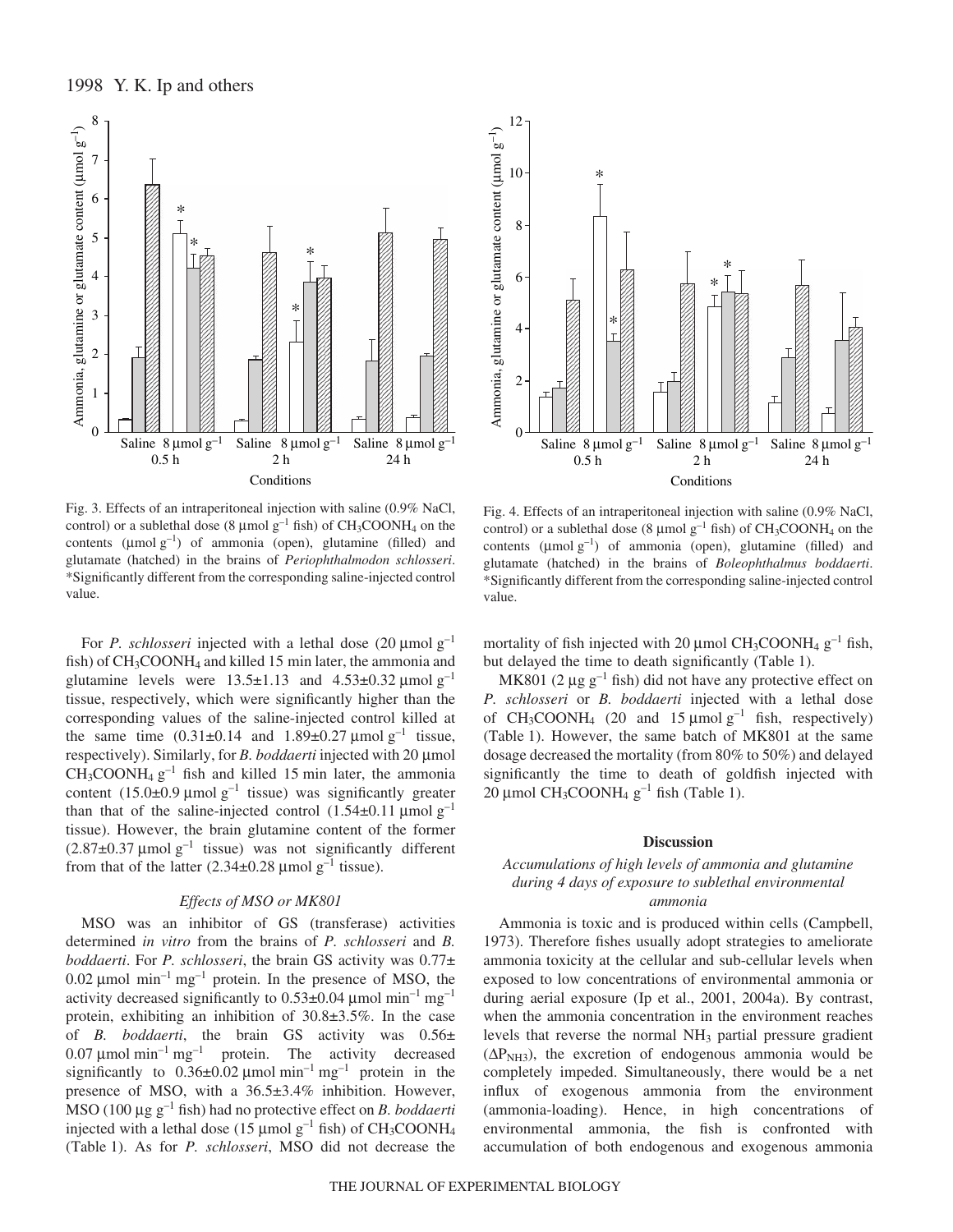

Fig. 5. Contents ( $\mu$ mol g<sup>-1</sup>) of ammonia (open), glutamine (filled) and glutamate (hatched) in the brains of *Periophthalmodon schlosseri* or *Boleophthalmus boddaerti* killed 15·min after the injection with saline (0.9% NaCl; control), succumbed within  $15-50$  min to an intraperitoneal injection with a sublethal dose (15 and 12  $\mu$ mol g<sup>-1</sup> fish, respectively) of CH<sub>3</sub>COONH<sub>3</sub> (dead), or survived a sublethal dose of CH<sub>3</sub>COONH<sub>3</sub> (15 and 12 µmol  $g^{-1}$  fish, respectively) and killed at hour 24. \*Significantly different from values of the salineinjected control and fish survived for 24 h.

and has to defend against ammonia toxicity at both the cellular/subcellular and the branchial/epithelial levels (Ip et al., 2004b).

For *P. schlosseri* and *B. boddaerti* exposed to sublethal concentrations (100 and 8 mmol  $l^{-1}$ , respectively) of environmental ammonia, drastic increases in ammonia contents in the brains occurred during the first 24 h. In comparison with *B. boddaerti*, the build up of ammonia in the brain of *P. schlosseri* was less abrupt, but spanned through a longer period (48<sup>h</sup> as compared with 12<sup>h</sup> in *B. boddaerti*). These could be related to differences in gill morphology and morphometry, and also in the mode of aquatic respiration, between these two mudskippers. *P. schlosseri* has greater terrestrial affinity and is more active on land than *B. boddaerti* (Ip et al., 1993; Kok et al., 1998), because its gills are specialized for aerial exposure (Low et al., 1988, 1990; Wilson et al., 1999, 2000). The gills of *P. schlosseri* have branched filaments, and the filaments have intrafilamentous interlamellar fusions. These fusions form fenestrae that trap water and prevent desiccation of the branchial surfaces when the fish is on land (Low et al., 1988; Ip et al., 2001); however, they render aquatic respiration ineffective. Thus, *P. schlosseri*, but not *B. boddaerti*, often holds air in its buccal cavity during immersion (Y.K.I., unpublished), and this in effect prevented the branchial and buccal respiratory surfaces from having direct contact with the external medium. Consequently, this behavioral adaptation

would contribute in part to a less abrupt build up of ammonia in its body, and hence the brain, during environmental ammonia exposure. The apparent 'saturation' of ammonia levels in the brains of *P. schlosseri* and *B. boddaerti* during prolonged exposure to environmental ammonia indicate that adaptations that defend against ammonia toxicity had been initiated. These adaptations might involve a reduction in the net influx of exogenous ammonia at the branchial and epithelial surfaces (Ip et al., 2004b, 2004c), a suppression of endogenous ammonia production (Ip et al., 2004c; Chew et al., 2005b), and detoxification of ammonia to glutamine (Peng et al., 1998; Ip et al., 2004a,b).

In mammals, glutamine synthesis *via* GS is activated in the brain to remove the excess ammonia present when there is an increase in ammonia level (Suárez et al., 2002). Also, an increase in GS expression occurs in the central nervous system of carp exposed to environmental ammonia for 7–60 days (Hernández et al., 1999), and the areas that show induction of GS expression coincide with regions of high glutamate receptor density in the fish brain (Tong et al., 1992; Barnes and Henley, 1994). In patients with urea cycle disorders, hyperammonemic encephalopathy is a consequence of astrocyte swelling and dysfunction resulting from the osmotic effects of astrocyte glutamine synthesis (activated by ammonia) and accumulation (Brusilow, 2002) and the loss in expression of aquaporin 4 and GLUT-1 (Margulies et al., 1999; Desjardins et al., 2001). Cell swelling may be so severe as to cause raised intracranial pressure and, as a consequence, brain herniation, which is the major cause of mortality in patients with acute liver failure. The magnitude of the increase in arterial ammonia concentrations in patients with acute liver failure predicts the evolution of brain herniation in these patients (Clemmensen et al., 1999). In addition, chronic hyperammonemia (unlike acute ammonia intoxication) leads to a depression of excitatory neurotransmission by impairment of NMDA receptor function and by inhibition of NMDA receptor-mediated signal transduction pathways (Felipo and Butterworth, 2002), as demonstrated by a decrease in binding of <sup>3</sup>H-MK801 to membranes from rat hippocampus (Marcaida et al., 1995).

In the brains of *P. schlosseri* and *B. boddaerti* exposed to environmental ammonia chronically for 4 days, increases in ammonia levels were also associated with increases in glutamine contents. The increase in brain glutamine content was more abrupt in *P. schlosseri* than in *B. boddaerti*, which correlated well with the presence of a greater activity of GS in the former  $(185 \text{ µmol min}^{-1} \text{ g}^{-1})$  than in the latter (119  $\mu$ mol min<sup>-1</sup> g<sup>-1</sup>) (Peng et al., 1998). This could also explain in part the relatively slower build up of ammonia in the brain of *P. schlosseri*. Because glutamine accumulated to extraordinarily high levels in *P. schlosseri* (18.0 $\pm$ 2.8 µmol g<sup>-1</sup>) and *B. boddaerti* (14.5 $\pm$ 4.3 µmol g<sup>-1</sup>) without causing death during the 4 day period, it can be concluded that increased synthesis and accumulation of glutamine resulting in astrocyte swelling and increased ammonia level leading to the impairment of NMDA receptor function were not the main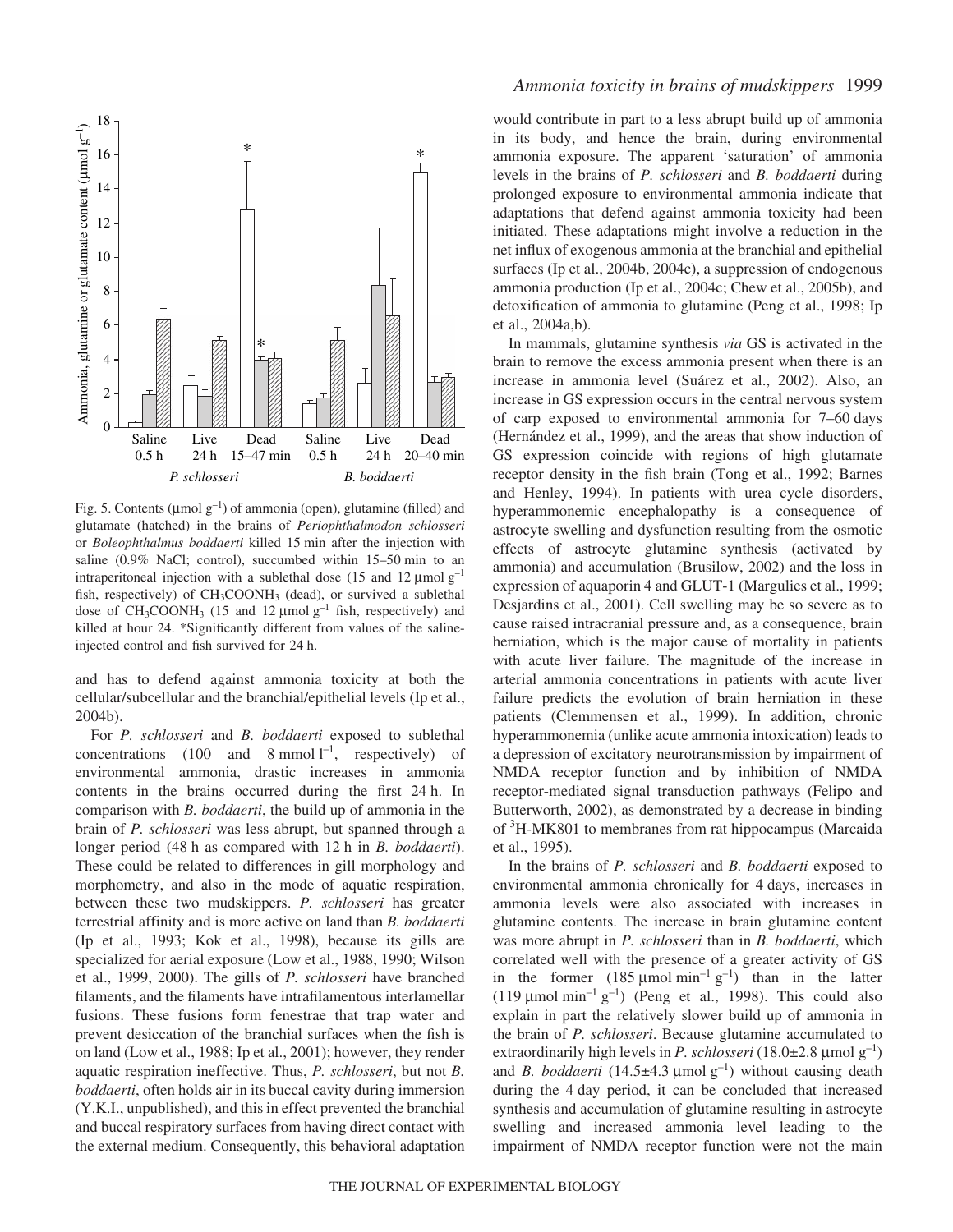|                   | Conditions             | Mortality $(\%)$ | Time to death (min) |
|-------------------|------------------------|------------------|---------------------|
| P. schlosseri     | Saline + $CH_3COONH_4$ | 100              | $29.7 \pm 1.5$      |
|                   | $MSO + CH_3COONH_4$    | 100              | $50.6 \pm 2.6^*$    |
|                   | $MK801 + CH_3COONH_4$  | 100              | $26.8 \pm 1.2$      |
| B. boddaerti      | Saline + $CH_3COONH_4$ | 70               | $29.4 \pm 5.2$      |
|                   | $MSO + CH_3COONH_4$    | 90               | $14.1 \pm 1.7$      |
|                   | $MK801 + CH_3COONH_4$  | 100              | $11.2 \pm 0.8^*$    |
| Carassius auratus | $Saline + CH3COONH4$   | 80               | $23.5 \pm 3.4$      |
|                   | $MK801 + CH_3COONH_4$  | 50               | $40.3 \pm 1.7*$     |

Table 1. *Effects of a prior injection with methionine sulfoximine or MK801 on the mortality rate and time to death in fish injected with a lethal dose of CH3COONH4*

\*Significantly different from fish injected with saline + CH3COONH4.

Methionine sulfoximine (100 µg g<sup>-1</sup> fish); MK801 (2 µg g<sup>-1</sup> fish); time to death (min) in *P. schlosseri* and *B. boddaerti* injected with a lethal dose of CH<sub>3</sub>COONH<sub>4</sub> (20 and 15 µmol g<sup>-1</sup> fish, respectively). Also, effects of MK801 (2 µg g<sup>-1</sup> fish) on *Carassius auratus* injected with 20 µmol CH<sub>3</sub>COONH<sub>4</sub>  $g^{-1}$  fish.

causes of chronic ammonia toxicity in these two mudskippers, and that these two mudskippers were able to overcome these deleterious effects as observed in mammals.

How these supposedly deleterious effects were ameliorated in the brains of these two mudskippers awaits future studies, but something can be learned from the crucian carp and common carp. In general, fish brains are imbedded in a jellylike tissue called meninx, and the cranial room surrounding the brain is much larger than the brain volume. Using *in vivo*  $T_2$ and diffusion-weighed magnetic resonance imaging, Van der Linden et al. (2001) studied anoxia-induced changes in brain volume, free water content and water homeostasis in the crucian carp and common carp. The anoxic crucian carp shows no signs of brain swelling. By contrast, the common carp brain suffers from cellular edema, net water gain and a volume increase (by 6.5%). However, the common carp recovers from anoxia, proving that the changes are reversible and suggesting that the oversized brain cavity allows brain swelling during energy deficiency without a resultant increase in intracranial pressure (Van der Linden et al., 2001). Because mudskippers have high tolerance of environmental hypoxia (Bandurski et al., 1968; Chew et al., 1990, 1992a,b; Ip et al., 1991), adaptations similar to those of crucian carp confronted with hypoxia might occur in the brains of *P. schlosseri* and *B. boddaerti* during chronic environmental ammonia intoxication, and thus there may be a subtle relationship between hypoxia tolerance and ammonia tolerance in certain fishes as suggested by Chew et al. (2005a). On the other hand, if brain swelling indeed occurred in these two mudskippers during ammonia exposure, like the common carp (Van der Linden et al., 2001), the oversized brain cavity would allow for the accumulation of glutamine without causing a build up of cranial pressure.

Surprisingly, the accumulation of glutamine was not accompanied by a depletion of glutamate in brains of both mudskippers throughout the 4 day period. Thus, there must be a simultaneous increase in the rate of glutamate formation, probably through the amination of α-ketoglutarate catalyzed by glutamate dehydrogenase. Because depletions of NADH and  $\alpha$ -ketoglutarate in relation to glutamate synthesis could also contribute to ammonia toxicity (see Cooper and Plum, 1987 for a review), it is apparent that *P. schlosseri* and *B. boddaerti* were adapted to overcome these problems during environmental ammonia exposure.

### *24·h LC50 of injected CH3COONH4 and effects of injection with a sublethal dose of CH3COONH4*

In addition to high tolerance of environmental ammonia, *P. schlosseri* and *B. boddaerti* could tolerate high doses of CH<sub>3</sub>COONH<sub>4</sub> injected into their peritoneal cavities. The 24<sup>h</sup> LC50 of injected CH3COONH4 for *P. schlosseri* (15.6  $\mu$ mol g<sup>-1</sup>) was slightly higher than that for *B. boddaerti* (12.3  $\mu$ mol g<sup>-1</sup>). Therefore, it can be concluded that the exceptionally high environmental ammonia tolerance in *P. schlosseri* is a result of not only its high capacity of active  $NH_4^+$  excretion (up to at least 30 mmol  $l^{-1}$  NH<sub>4</sub>Cl pH 7; Randall et al., 1999; Chew et al., 2003; Ip et al., 2004c), but also its ability to tolerate high doses of ammonia introduced into its body. While the capability of *B. boddaerti* to actively excrete  $NH_4^+$  is inferior to that of *P. schlosseri* (8 mmol  $l^{-1}$ NH<sub>4</sub>Cl pH 7; Y.K.I., unpublished; Chew et al., 2003), the ability to tolerate high doses of injected-ammonia was apparently adequate to provide it with an environmental ammonia tolerance greater than those of many fish species.

After a sublethal dose of  $CH_3COONH_4$  (8 µmol  $g^{-1}$  fish) was injected into *P. schlosseri* or *B. boddaerti*, there were significant increases in ammonia and glutamine levels in their brains at hours 0.5 and 2. Similar to environmental ammonia exposure, glutamine synthesis was associated with no glutamate depletion. The highest levels of ammonia and glutamine (at hour 0.5) obtained for *P. schlosseri* and *B. boddaerti* injected with 8  $\mu$ mol g<sup>-1</sup> CH<sub>3</sub>COONH<sub>4</sub> were lower than those for fishes exposed to sublethal concentrations of environmental ammonia. This can be explained by the lack of a reversed  $\Delta P_{\text{NH3}}$  to impede ammonia excretion in the former, and ammonia could be excreted immediately after the experimental fish were returned to water. By hour 24, both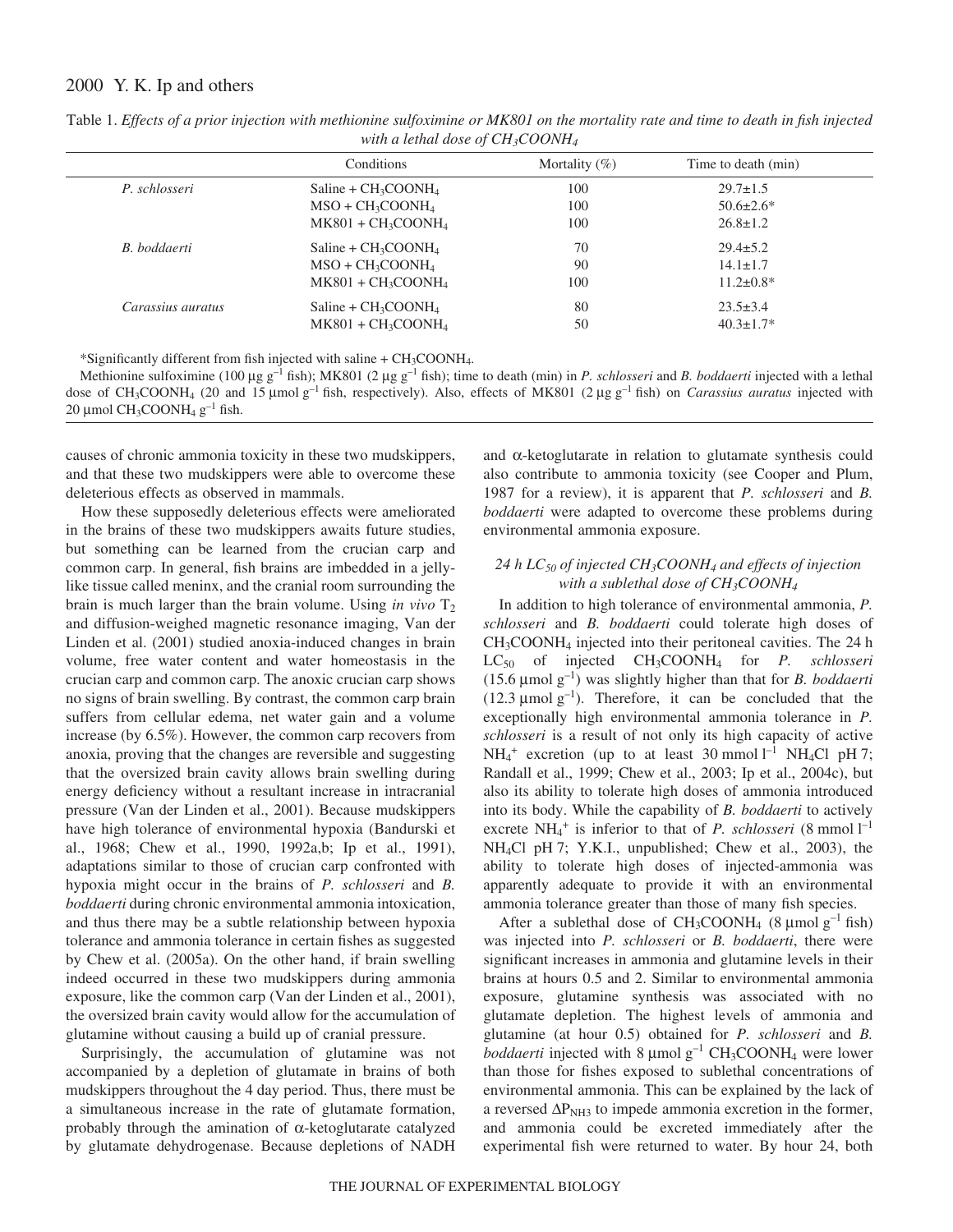ammonia and glutamine contents returned to control levels, indicating that these two mudskippers were able to effectively tolerate and/or defend against ammonia toxicity before the complete excretion of the injected ammonia.

At hour 0.5, the ammonia levels in the brains of *P. schlosseri* and *B. boddaerti* injected with 8 µmol  $CH_3COONH_4$   $g^{-1}$  fish reached 5.11 and 8.36  $\mu$ mol g<sup>-1</sup>, respectively. By contrast, mammalian brains can rarely tolerate >1  $\mu$ mol g<sup>-1</sup> of ammonia; encephalopathy occurs usually at  $3 \mu$ mol  $g^{-1}$  (Cooper and Plum, 1987; Felipo and Butterworth, 2002). These results suggest that the brains of these two mudskippers could tolerate very high levels of ammonia, at least for a short period. Because the brain ammonia levels of these experimental fishes drastically decreased during the first  $2 h$  and because there was no mortality at hour 24, it can be concluded that the effectiveness in removal of ammonia from, and/or detoxification of ammonia in, their brains were crucial factors in determining if the fish would survive or die.

### *Effects of injection with a LC50 or lethal dose of CH3COONH4*

After the injection of a LC<sub>50</sub> dose (15 and 12 µmol  $g^{-1}$  fish, respectively) of CH3COONH4 into *P. schlosseri* and *B. boddaerti*, 50–60% of fishes succumbed to ammonia toxicity within 15–50 min. For *P. schlosseri* and *B. boddaerti* that died, the ammonia contents in the brains reached levels (12.8 and 14.9  $\mu$ mol g<sup>-1</sup>, respectively) much greater than those obtained (5.11 and 8.36  $\mu$ mol g<sup>-1</sup>, respectively) from fish injected with a sublethal (8  $\mu$ mol g<sup>-1</sup> fish) dose of CH<sub>3</sub>COONH<sub>4</sub> at hour 0.5. Similar observations were made on fish killed 15 min after the injection with a lethal dose  $(20 \text{ \mu mol g}^{-1}$  fish) of CH3COONH4. Apparently, *P. schlosseri* and *B. boddaerti* could tolerate higher levels of ammonia in their brains (18 and 14.5  $\mu$ mol g<sup>-1</sup>, respectively, on day 4) during chronic environmental ammonia exposure than during acute ammonia intoxication. Thus, it can be concluded that the rate of ammonia build up in the brain, which was much greater in fish injected with a sublethal or lethal dose of  $CH<sub>3</sub>COONH<sub>4</sub>$  (death occurred within 15–50 min), was the determining factor of ammonia toxicity in these two mudskippers. In addition, our results suggest that some adaptive adjustments would have occurred at the cellular and subcelluar levels in the brains of these two mudskippers when the rate of ammonia increase was relatively slower during the 4 day period of exposure to environmental ammonia.

Surprisingly, the glutamine levels in the brains of fishes succumbed to a lethal dose of  $CH<sub>3</sub>COONH<sub>4</sub>$  and fish killed 0.5 h after being injected with a sublethal dose of CH3COONH4 were comparable. Therefore, it can be concluded once again that glutamine synthesis and accumulation in the brain was not the major cause of death in *P. schlosseri* and *B. boddaerti* confronted with acute ammonia toxicity. Because the brain ammonia contents were extraordinarily high, membrane depolarization (Sugden and Newsholme, 1975) resulting from high concentrations of ammonia  $(NH_4^+)$  could be the main cause of ammonia toxicity in these two mudskippers. Since membrane depolarization can lead to the activation of NMDA receptors (Fan and Szerb 1993; Hermenegildo et al., 2000), efforts were made in subsequent experiments to determine if MK801 had a protective effect on these two mudskippers against acute ammonia toxicity (see below).

The glutamine synthetic capacities in the brains of *P. schlosseri* and *B. boddaerti* were high, because there were high GS activities in their brains (Peng et al., 1998) that could accumulate glutamine to exceptionally high levels during 4·days of exposure to environmental ammonia. However, the glutamine contents in the brains of *P. schlosseri* and *B. boddaerti* succumbed to acute ammonia toxicity were relatively low. Why would there be such a discrepancy? The reason became obvious when we evaluated the rates at which glutamine synthesis and accumulation had occurred. The rates of glutamine synthesis in these two mudskippers succumbed within a  $15-50$  min period were  $3-10$ -fold greater than those in fishes exposed to sublethal concentrations of environmental ammonia for a period of 4 days. So, for fish confronted with acute ammonia toxicity, there was a drastic increase in the rate of glutamine synthesis in fish succumbed to ammonia toxicity within a short period  $(15–50 \text{ min})$ , but it was apparently inadequate to remove ammonia at a rate that could prevent the ammonia content from increasing to an intolerable level. Thus, it can be concluded that ammonia *per se*, and not glutamine synthesis and its accumulation, was the major cause of death in *P. schlosseri* and *B. boddaerti* injected intraperitoneally with CH<sub>3</sub>COONH<sub>4</sub>.

### *MSO had no protective effects on* B. boddaerti *but delayed the time of death in* P. schlosseri

MSO is an irreversible inhibitor (Folbergrova, 1964) of GS in the mammalian system. In patients suffering from hyperammonemic encephalopathy, MSO ameliorates ammonia toxicity by decreasing the levels of glutamine synthesized, and therefore prevents cell swelling due to glutamine accumulation; hence, death is prevented *via* the prevention of brain edema (Brusilow, 2002; Butterworth, 2002). In the case of rats injected intraperitoneally with CH3COONH4, the protective effects of MSO can be a result of the prevention of glutamate release and the avoidance of activation of NMDA receptors (Kosenko et al., 1994). Our results confirm that MSO inhibited GS activities from the brains of *P. schlosseri* and *B. boddaerti*. However, MSO, at a dosage  $(100 \mu g g^{-1}$  fish) that has protective effects on mammals, did not protect *B. boddaerti* against the ammonia toxicity caused by the injection with  $15 \mu$ mol  $CH<sub>3</sub>COONH<sub>4</sub> g<sup>-1</sup>$  fish. In fact, the mortality increased from 70% to 90% with the administration of MSO. In the case of *P. schlosseri* injected with 20  $\mu$ mol CH<sub>3</sub>COONH<sub>4</sub> g<sup>-1</sup> fish, the administration of MSO did not reduce the mortality rate (100%) but prolonged the time to death significantly. These results are in support of the above-mentioned conclusion that glutamine synthesis and accumulation was not the major cause of death in these two mudskippers exposed to acute ammonia intoxication, although glutamine synthesis and accumulation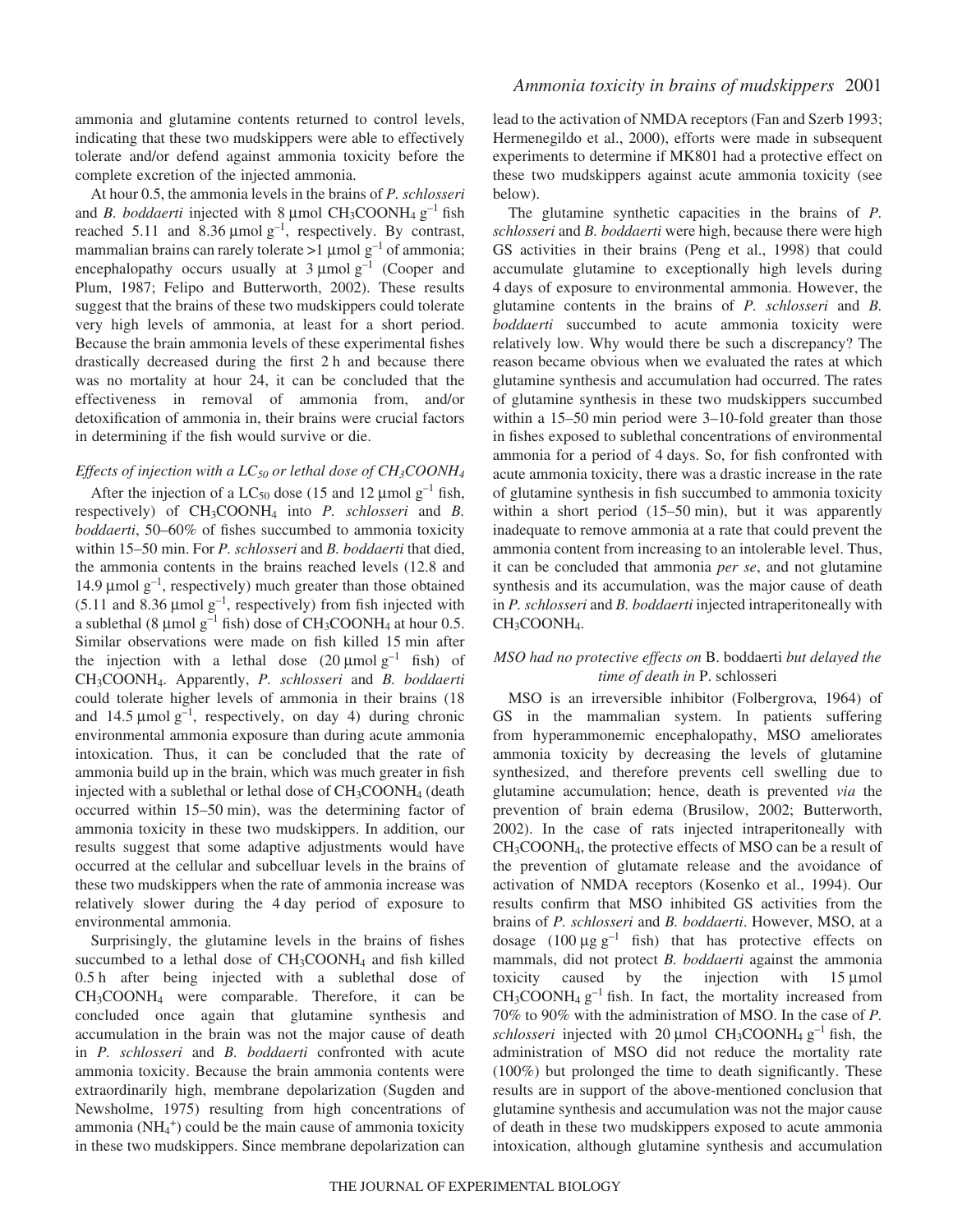might have a slight exacerbating effect on ammonia toxicity in *P. schlosseri*.

#### *MK801 did not have protective effects on both mudskippers*

In rats, the mortality due to acute ammonia toxicity *in vivo* is prevented by the administration of a wide range of NMDA receptor antagonists (Marcaida et al., 1992; Hermenegildo et al., 1996). Studies using *in vivo* cerebral microdialysis show that acute ammonia exposure results in the activation of NMDA receptor-coupled nitric oxide-cyclic GMP signal transduction pathway in the rat brain (Hermenegildo et al., 2000). Administration of MK801, a NMDA receptor antagonist, at a dosage of  $2 \mu g g^{-1}$  leads to significant improvement in clinical grading and slowing of electroencephalogram activity and provide significant protection in mouse given a lethal dose of ammonia (Marcaida et al., 1991). Recently, Tsui et al. (2004) reported (as unpublished results) that MK801 ( $2 \mu g g^{-1}$  fish) injected 15 min prior to the injection of CH<sub>3</sub>COONH<sub>4</sub> (21 µmol  $g^{-1}$ ) fish) had a protective effect on the weatherloach *Misgurnus anguillicaudatus*, as reflected by a decrease in mortality from 60% to 0%. By contrast, MK801 ( $2 \mu g g^{-1}$  fish) had no protective effect on *P. schlosseri* and *B. boddaerti* injected with a lethal dose of  $CH_3COONH_4$  (15 and 20 µmol  $g^{-1}$  fish, respectively). Rather, MK801 appears to exacerbate ammonia toxicity in *B. boddaerti* because the mortality increased from 70% to 100%. Since negative results were obtained, it became imperative to prove that the same batch of MK801 used in this study had a positive effect on another fish species. Indeed, when the same batch of MK801 was injected into the goldfish *Carassius auratus* at the same dosage  $(2 \mu g g^{-1}$  fish) prior to the injection of  $CH_3COONH_4$  (20 µmol  $g^{-1}$  fish), there was a decrease in mortality (from 80% to 50%) and a significant delay in the time of death for fish that succumbed to ammonia toxicity.

Thus, our results reveal for the first time that activation of NMDA receptors might not be the explanation for acute ammonia toxicity in the brains of *P. schlosseri* and *B. boddaerti*. Indirectly, these results are in support of the proposition that astrocyte swelling might not have occurred in the brains of these two mudskippers. This is because NMDA receptors are activated by extracellular glutamate, and astrocyte swelling can lead to an increase in extracellular glutamate concentration under cell-culture conditions (Kimelberg et al., 1990) due to increase in glutamate release and/or decrease in glutamate uptake. In animals, an increase in intracellular NH<sub>4</sub><sup>+</sup> would lead to changes in membrane potential (Sugden and Newsholme, 1975) that would result in the reversal of glutamate transport and hence an increase in the extracellular glutamate concentration (Szatkowski et al., 1990). In addition, membrane depolarization can lead to the removal of the  $Mg^{2+}$  block on NMDA receptors and result in their activation (Fan and Szerb, 1993). Therefore, our results also suggest that *P. schlosseri* and *B. boddaerti* could have special abilities to control the intracellular ammonia level in their brains despite drastic increases in brain ammonia contents

(intracellular + extracellular).  $NH_4$ <sup>+</sup> can replace K<sup>+</sup> in the facilitated diffusion of  $K^+$  through  $K^+$  channels and/or active transport of  $K^+$  through  $Na^+$ ,  $K^+$ -ATPase; both these processes have direct or indirect deleterious effects on the membrane potential of a cell. In view of the high levels of ammonia in the brains of *P. schlosseri* and *B. boddaerti* exposed to chronic and acute ammonia toxicity and the lack of protective effect from MK801, it can be deduced that either membrane depolarization occurred but did not lead to activation of NMDA receptors, or membrane potentials were resilient to  $NH_4^+$  interference due to the presence of  $K^+$  channels and  $Na^+$ ,  $K^+$ -ATPase with high substrate specificities for  $K^+$ , in the brains of these two mudskippers.

In conclusion, glutamine synthesis and accumulation in the brain was not the major cause of death in *P. schlosseri* and *B. boddaerti* confronted with chronic or acute ammonia toxicity. In addition, activation of NMDA receptors was not the major cause of death during acute ammonia intoxication. Thus, our results suggest for the first time that the mechanisms of and adaptations to defend against ammonia toxicity in the brains of these two mudskippers (and possibly other fish species with exceptionally high ammonia tolerance) are different from those in mammalian brains.

#### **References**

- **Albrecht, J. and Dolinska, M.** (2001). Glutamine as a pathogenic factor in hepatic encephalopathy. *J. Neurosci. Res*. **65**, 1-5.
- Anderson, P. M. and Little, R. M. (1986). Kinetic properties of cyanase. *Biochemistry* **25**, 1621-1626.
- **Anderson, P. M., Broderius, M. A., Fong, K. C., Tsui, K. N. T., Chew, S. F. and Ip, Y. K.** (2002). Glutamine synthetase expression in liver, muscle, stomach and intestine of *Bostrichyths sinensis* in response to exposure to a high exogenous ammonia concentration*. J. Exp. Biol*. **205**, 2053-2065.
- **Arillo, A., Margiocco, C., Melodia, F., Mensi, P. and Schenone, G.** (1981). Ammonia toxicity mechanisms in fish: studies on rainbow trout (*Salmo gairdneri* Rich). *Ecotoxicol. Environ. Saf*. **5**, 316-325.
- **Bandurski, R. S., Bradstreet, E. and Scholander, P. F.** (1968). Metabolic changes in the mudskipper during asphyxia or exercise. *Comp. Biochem. Physiol*. **24**, 271-274.
- Barnes, J. M. and Henley, J. M. (1994). Quantitative analysis of the distributions of glutamatergic ligand binding sites in goldfish brain. *Brain Res.* **637**, 323-327.
- **Bergmeyer, H. U. and Beutler, H. O.** (1985). Ammonia. In *Methods of Enzymatic Analysis*, vol. VIII (ed. H. U. Bergmeyer, J. Bergmeyer and M. Graßl), pp. 454-461. New York: Academic Press.
- **Binstock, L. and Lecar, H.** (1969). Ammonium ion currents in the squid giant axon. *J. Gen. Physiol.* **53**, 342-361.
- Bradford, M. M. (1976). Rapid and sensitive method for quantitation of microgram quantities of protein utilizing principle of protein-dye binding. *Anal. Biochem*. **72**, 248-254.
- **Brusilow, S. W.** (2002). Reviews in molecular medicine–hyperammonemic encephalopathy. *Medicine* **81**, 240-249.
- **Butterworth, R. F.** (2002). Pathophysiology of hepatic encephalopathy. A new look at ammonia. *Metab*. *Brain Dis*. **17**, 221-226.
- **Campbell, J. W.** (1973). Nitrogen excretion. In *Comparative Animal Physiology*, 3rd edn (ed. C. L. Prosser), pp. 279-316. Philadelphia: Saunders College Publishing.
- **Chew, S. F., Gan, J. and Ip, Y. K.** (2005a). Nitrogen metabolism and excretion in the swamp eel, *Monopterus albus*, during 6 or 40 days of aestivation in mud. *Physiol. Biochem. Zool.* in press.
- **Chew, S. F., Hong, L. N., Wilson, J. M., Randall, D. J. and Ip, Y. K.** (2003). Alkaline environmental pH has no effect on the excretion of ammonia in the mudskipper *Periophthalmodon schlosseri* but inhibits ammonia excretion in the related species *Boleophthalmus boddaerti. Physiol. Biochem. Zool.* **76**, 204-214.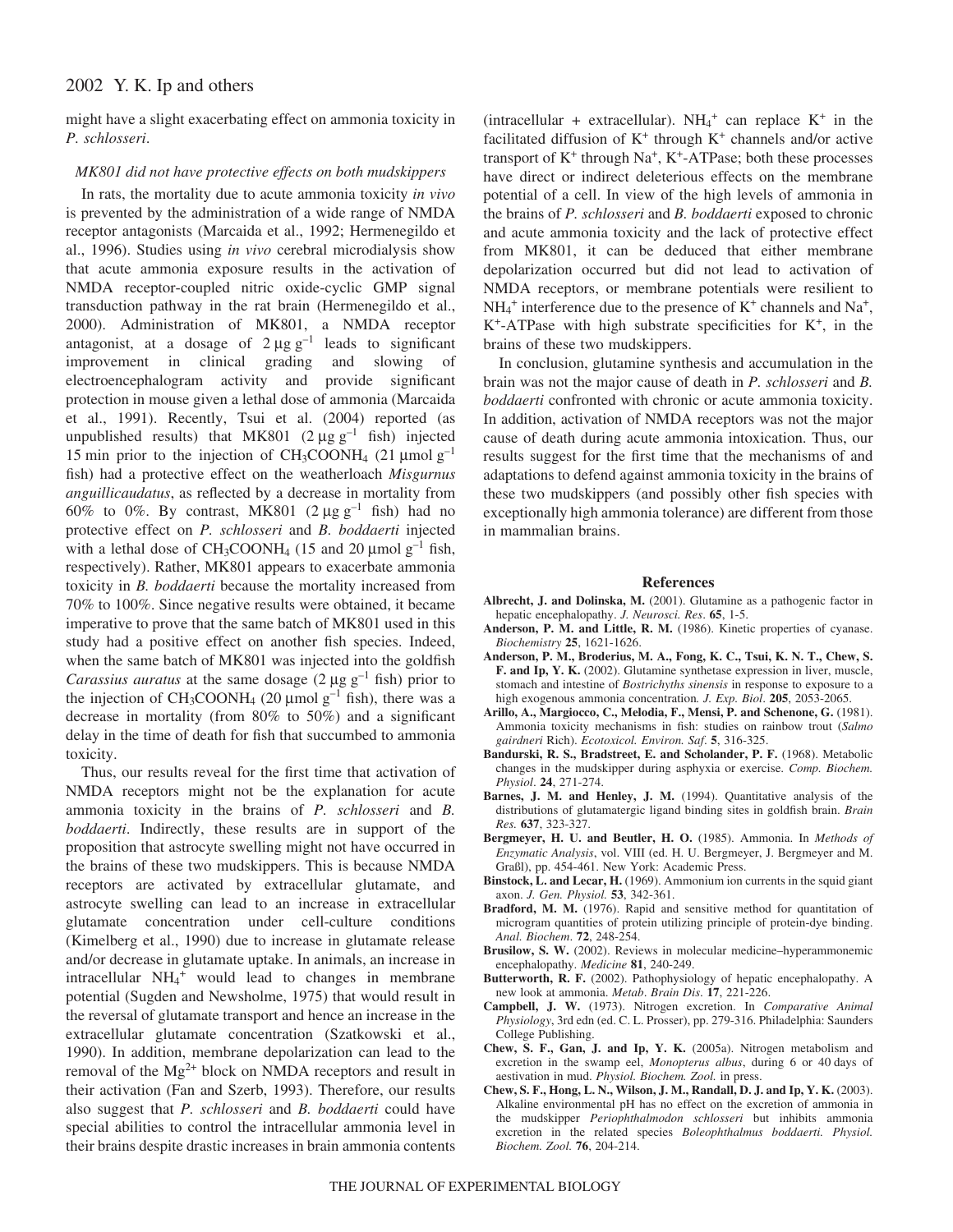- **Chew, S. F. and Ip, Y. K.** (1992a). Tolerance of the mudskipper, *Boleophthalmus boddaerti*, to a lack of oxygen. *Zool. Sci.* **9**, 227-230.
- **Chew, S. F. and Ip, Y. K.** (1992b). Biochemical adaptations of the mudskipper, *Boleophthalmus boddaerti*, to a lack of oxygen. *Mar. Biol.* **112**, 567-572.
- **Chew, S. F., Lim, A. L. L., Low, W. P., Lee, C. G. L., Chan, K. M. and Ip, Y. K.** (1990). Can the mudskipper, *Periophthalmus chrysospilos*, tolerate acute environmental hypoxic exposure? *Fish Physiol. Biochem.* **8**, 221-227.
- **Chew, S. F., Wilson, J. M., Ip, Y. K. and Randall, D. J.** (2005b). Nitrogen excretion and defense against ammonia toxicity. In *Fish Physiology* vol. 23*, The Physiology of Tropical Fishes* (ed. A. Val, V. Almedia-Val and D. J. Randall), in press. New York: Academic Press.
- **Clemmensen, J. O., Larsen, F. S., Kondrup, J., Hansen, B. A. and Otto, P.** (1999). Cerebral herniation in patients with acute liver is correlated with arterial ammonia concentration. *Hepatology* **29**, 648-653.
- **Cooper, J. L. and Plum, F.** (1987). Biochemistry and physiology of brain ammonia. *Physiol. Rev.* **67**, 440-519.
- **Desjardins, P., Michalak, A., Therrien, G., Chatauret, N. and Butterworth, R. F.** (2001). Increased expression of the astrocytic/ endothelial cell glucose transporter (and water channel) protein GLUT-1 in relation to brain glucose metabolism and edema in acute liver failure. *Hepatology* **34**, 253 (A237).
- Fan, P. and Szerb, J. C. (1993). Effects of ammonium ions on synaptic transmission and on responses to quisqualate and N-methyl-D-aspartate in hippocampal CA1 pyramidal neurons *in vitro*. *Brain Res*. **632**, 225-231.
- **Felipo, V. and Butterworth, R. F.** (2002). Neurobiology of ammonia. *Progr. Neurobiol.* **67**, 259-279.
- **Felipo, V., Kosenko, E., Minana, M. D., Marcaida, G. and Grisolia, S.** (1994). Molecular mechanism of acute ammonia toxicity and of its prevention by L-carnitine. In *Hepatic Encephalopathy, Hyperammonemia and Ammonia Toxicit*y (ed. V. Felipo and S. Grisola), pp. 65-77. New York: Plenum Press.
- **Folbergrova, J.** (1964). Free glutamine level in the rat brain in vivo after methionine sulfoximine administration. *Physiol*. *Bohemoslov*. **13**, 21-26.
- **Gordon, M. S., Ng, N. W. and Yip, A. Y. W.** (1978). Aspects of the physiology of terrestrial life in amphibious fishes. III. The Chinese mudskipper *Periophthalmus cantonensis*. *J. Exp. Biol.* **72**, 57-75.
- **Hermenegildo, C., Marcaida, G., Montoliu, C., Grisolia, S., Minana, M. and Felipo, V.** (1996). NMDA receptor antagonists prevent acute ammonia toxicity in mice. *Neurochem. Res.* **21**, 1237-1244.
- **Hermenegildo, C., Monfor, C. P. and Felipo, V.** (2000). Activation of *N*methyl-D-aspartate receptors in rat brain *in vivo* following acute ammonia intoxication: characterization by *in vivo* brain microdialysis. *Hepatology* **31**, 709-715.
- **Hernández, C., Martin, M., Bodega, G., Suárez, I., Pérez, J. and Fernáadez, B.** (1999). Response of carp central nervous system to hyperammonemic conditions: an immunocytochemical study of glutamine synthetase (GS), glial fibrillary acidic protein (GFAP) and 70 kDa heatshock protein (HSP70). *Aquat. Toxicol*. **45**, 195-207.
- **Hilgier, W., Zielinska, M., Borkowska, H. D., Gadamski, R., Walski, M. and Oja, S. S.** (1999). Changes in the extracellular profiles of neuroactive amino acids in the rat striatum at the symptomatic stage of hepatic failure. *J. Neurosci. Res.* **56**, 76-84.
- **Hillaby, B. A. and Randall, D. J.** (1979). Acute ammonia toxicity and ammonia excretion in rainbow trout (*Salmo gairdneri*). *J. Fish. Res. Board Can.* **36**, 621-629.
- **Ip, Y. K., Chew, S. F. and Low, W. P.** (1991). Effects of hypoxia on the mudskipper *Periophthalmus chrysospilos* (Bleeker 1855). *J. Fish Biol.* **38**, 621-624.
- **Ip, Y. K., Chew, S. F. and Randall, D. J.** (2001). Ammonia toxicity, tolerance, and excretion. In *Nitrogen Excretion* (ed. P. A. Wright and P. M. Anderson), pp. 109-148. San Diego: Academic Press.
- **Ip, Y. K., Chew, S. F. and Randall, D. J.** (2004a). Five tropical air-breathing fishes, six different strategies to defend against ammonia toxicity during aerial exposure. *Physiol. Biochem. Zool*. **77**, 768-782.
- **Ip, Y. K., Chew, S. F., Wilson, J. M. and Randall, D. J.** (2004b). Defences against ammonia toxicity in tropical air-breathing fishes exposed to high concentrations of environmental ammonia: a review. *J. Comp. Physiol. B.* **174**, 565-575.
- **Ip, Y. K., Lee, C. Y., Chew, S. F., Low, W. P. and Peng, K. W.** (1993). Differences in the responses of two mudskippers to terrestrial exposure. *Zool. Sci.* **10**, 511-519.

**Ip, Y. K., Randall, D. J., Kok, T. K. T., Bazarghi, C., Wright, P. A.,**

Ballantyne, J. S., Wilson, J. M. and Chew, S. F. (2004c). The mudskipper Periophthalmodon schlosseri facilitates active NH<sub>4</sub><sup>+</sup> excretion by increasing acid excretion and decreasing NH3 permeability in the skin. *J. Exp. Biol*. **207**, 787-801.

- **Ip, Y. K., Tay, A. S. L., Lee, K. H. and Chew, S. F.** (2004d). Strategies for surviving high concentrations of environmental ammonia in the swamp eel *Monopterus albus*. *Physiol. Biochem. Zool.* **77**, 390-405.
- **Kimelberg, H. K., Goderie, S. K., Higman, S., Pang, S. and Waniewski, R. A.** (1990). Swelling-induced release of glutamate, aspartate and taurine from astrocyte culture. *J. Neurosci.* **10**, 1583-1591.
- **Kok, W. K., Lim, C. B., Lam, T. J. and Ip, Y. K.** (1998). The mudskipper *Periophthalmodon schlosseri* respires more efficiently on land than in water and *vice versa* for *Boleophthalmus boddaerti*. *J. Exp. Zool.* **280**, 86-90.
- **Kosenko, E., Kaminsky, Y. G., Felipo, V., Minana, M. D. and Grisolia, S.** (1993). Chronic hyperammonemia prevents changes in brain energy and ammonia metabolites induced by acute ammonium intoxication. *Biochim. Biophys. Acta* **1180**, 321-326.
- **Kosenko, E., Kaminsky, Y., Grau, E., Minana, M. D., Grisolia, S. and** Felipo, V. (1995). Nitoarginine, an inhibitor of nitric oxide synthetase, attenuates ammonia toxicity and ammonia-induced alterations inbrain metabolism. *Neurochem. Res.* **20**, 451-456.
- **Kosenko, E., Kaminsky, Y., Grau, E., Minana, M. D., Marcaida, G., Grisolia, S. and Felipo, V.** (1994). Brain ATP depletion induced by acute ammonia intoxication in rats is mediated by activation of the NMDA receptor and Na+,K+-ATPase. *J*. *Neurochem*. **63**, 2172-2178.
- **Kosenko, E., Kaminsky, Y., Kaminsky, A., Valencia, M., Lee, L., Hermenegildo, C. and Felipo, V.** (1997). Superoxide production and antioxidant enzymes in ammonia intoxication in rats. *Free Radical Res.* **27**, 637-644.
- **Kosenko, E., Kaminsky, Y., Lopata, O., Muravyov, N. and Felipo, V.** (1999). Blocking NMDA receptors prevents the oxidative stress induced by acute ammonia intoxication. *Free Radical Biol. Med.* **26**, 1369-1374.
- **Kosenko, E., Kaminsky, Y., Stavroskaya, I. G. and Felipo, V.** (2000). Alteration of mitochondrial calcium homeostasis by ammonia-induced activation of NMDA receptors in rat brain *in vivo*. *Brain Res.* **880**, 139-146.
- **Kosenko, E.**, **Llansola, M., Montoliu, C., Monfort, P., Rodrigo, R., Hernandez-Viadel, M., Erceg, S., Sánchez-Perez, A. M. and Felipo, V.** (2003). Glutamine synthetase activity and glutamine content in brain: modulation by NMDA receptors and nitric oxide. *Neurochem. Int.* **43**, 493- 499.
- **Litchfield, J. T., Jr and Wilcoxon, F.** (1949). A simplified method of evaluating dose-effect experiments. *J. Pharmacol. Exp. Therap.* **96**, 99-113.
- **Low, W. P., Ip, Y. K. and Lane, D. J. W.** (1990). A comparative study of the gill morphometry in three mudskippers – *Periophthalmus chrysospilos*, *Boleophthalmus boddaerti* and *Periophthalmodon schlosseri*. *Zool. Sci.* **7,** 29-38.
- **Low, W. P., Lane, D. J. W. and Ip, Y. K.** (1988). A comparative study of terrestrial adaptations in three mudskippers – *Periophthalmus chrysospilos*, *Boleophthalmus boddaerti* and *Periophthalmodon schlosseri*. *Biol. Bull.* **175**, 434-438.
- **Marcaida, G., Felipo, V., Hermenegildo, C., Minana, M. D. and Grisolia, S.** (1992). Acute ammonia toxicity is mediated by NMDA type of glutamate receptors. *FEBS Lett.* **296**, 67-68.
- **Marcaida, G., Minana, M. D., Burgal, M., Grisolia, S. and Felipo, V.** (1995). Ammonia prevents activation of NMDA receptors by glutamate in rat cerebellar neuronal cultures. *Eur. J. Neurosci.* **7**, 2389-2396.
- **Margulies, J. E., Thompson, R. C. and Demetriou, A. A.** (1999). Aquaporin-4 water channel is up-regulated in the brain in fulminant hepatic failure. *Hepatology* **30**, 395A.
- **McKenzie, D. J., Randall, D. J., Lin, H. and Aota, S.** (1993). Effects of changes in plasma pH, CO<sub>2</sub> and ammonia on ventilation in trout. Fish *Physiol. Biochem.* **10**, 507-515.
- **Michalak, A., Rose, C. and Butterworth, R. F.** (1996). Neuroactive amino acids and glutamate (NMDA) reeptors in frontal cortex of rats with experimental acute liver failure. *Hepatology* **24**, 908-914.
- **Oppong, K. N. W., Bartlett, K., Record, C. O. and Al Mardini, H.** (1995). Synaptosomal glutamate transport in thioacetamide-induced hepatic encephalopathy. *Hepatology*. **22**, 553-558.
- **Peng, K. W., Chew, S. F., Lim, C. B., Kuah, S. S. L., Kok, T. W. K. and Ip, Y. K.** (1998). The mudskippers *Periophthalmodon schlosseri* and *Boleophthalmus boddaerti* can tolerate environmental NH<sub>3</sub> concentrations of 446 and 36·µM, respectively. *Fish Physiol. Biochem.* **19**, 59-69.
- **Person Le Ruyet, J., Galland, R., Le Roux, A. and Chartois, H.** (1997).